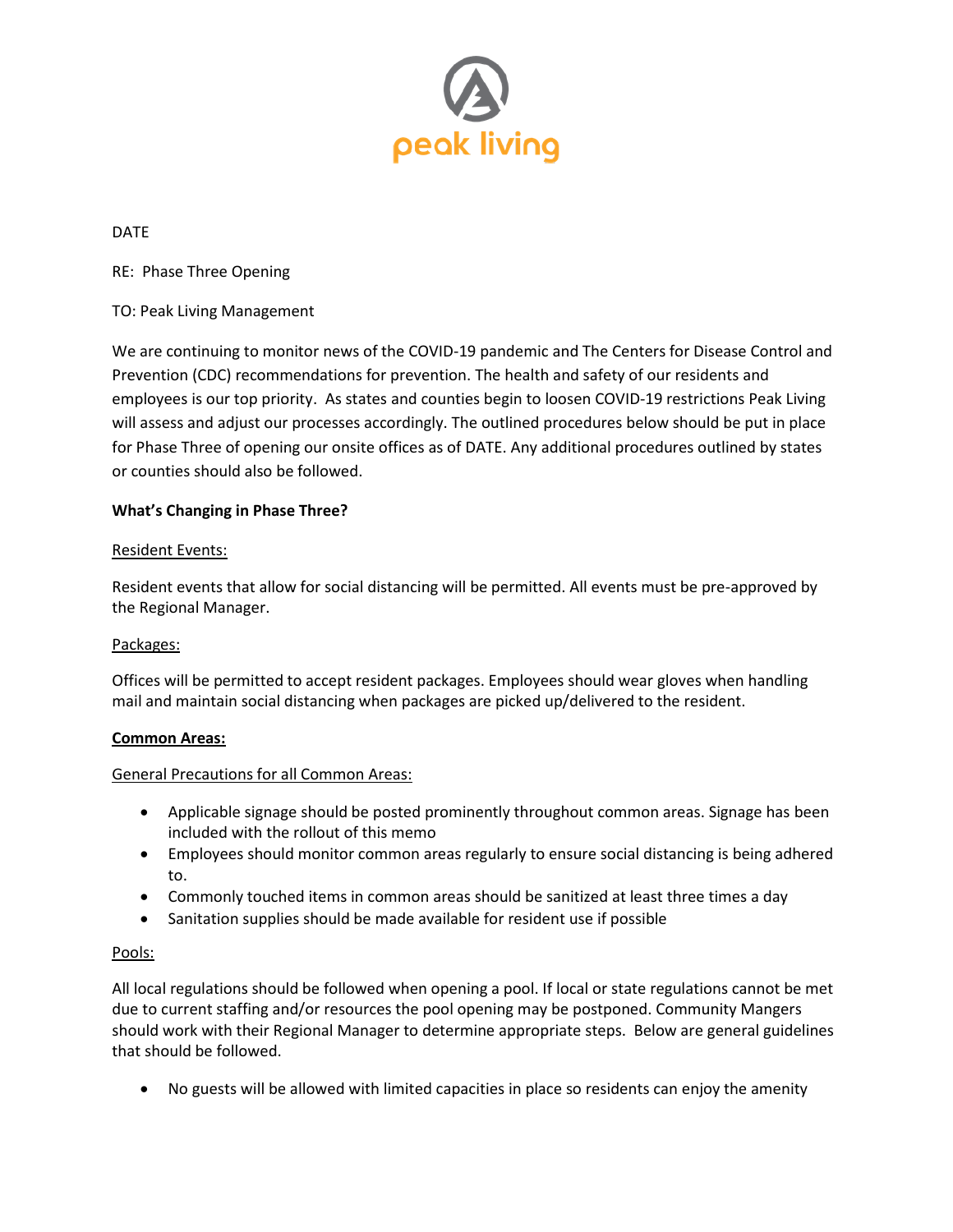- The Pool signage included with this memo should be prominently displayed throughout the pool area
- Pool furniture should be set up to allow for social distancing
- Sanitize stations should be set up in the pool area for use by residents If possible
- Pool occupancy and capacity will be based on local restrictions, please refer to Regional Manager for more details on your community pool
- On-site teams should monitor the number of residents in the pool area as often as feasible, but at least every 2 hours unless local restrictions require more frequent monitoring.
- Sanitation protocols should be implemented to sanitize pool chairs, tables, and other frequently touched items at least three times a day
- Chemical balance should be checked three times per day or more depending on local regulations
- Pool hours should be determined by local regulations. Please work with your Regional Manager to make this determination

# Fitness Centers:

- The Fitness Center signage attached to this memo should be displayed prominently throughout the fitness center
- Workout equipment should be spaced to provide for at least 6' separation between patrons. If not feasible, place signs on equipment that should not be used and unplug machine
- Free weights or individual equipment items should be moved off the floor and stored away at this time (i.e. jump ropes, yoga mats/blocks, exercise balls, etc.…)
- Provide a sanitation station for residents to use
- Employees should sanitize equipment and other commonly touched items at least three times a day
- Fitness Center hours should be determined by local regulations. Please work with your Regional Manager to make this determination

### Grills:

• If residents choose to utilize the grills, they should be responsible for cleaning before and after each use with their own cleaning materials.

### **The Below Procedures Will Remain for Phase Three:**

### **Supplies:**

As restrictions are loosened the need for disinfecting supplies, gloves, sanitizer, soap, face coverings, etc. may increase. Community Mangers and Service Mangers are responsible for ensuring all the needed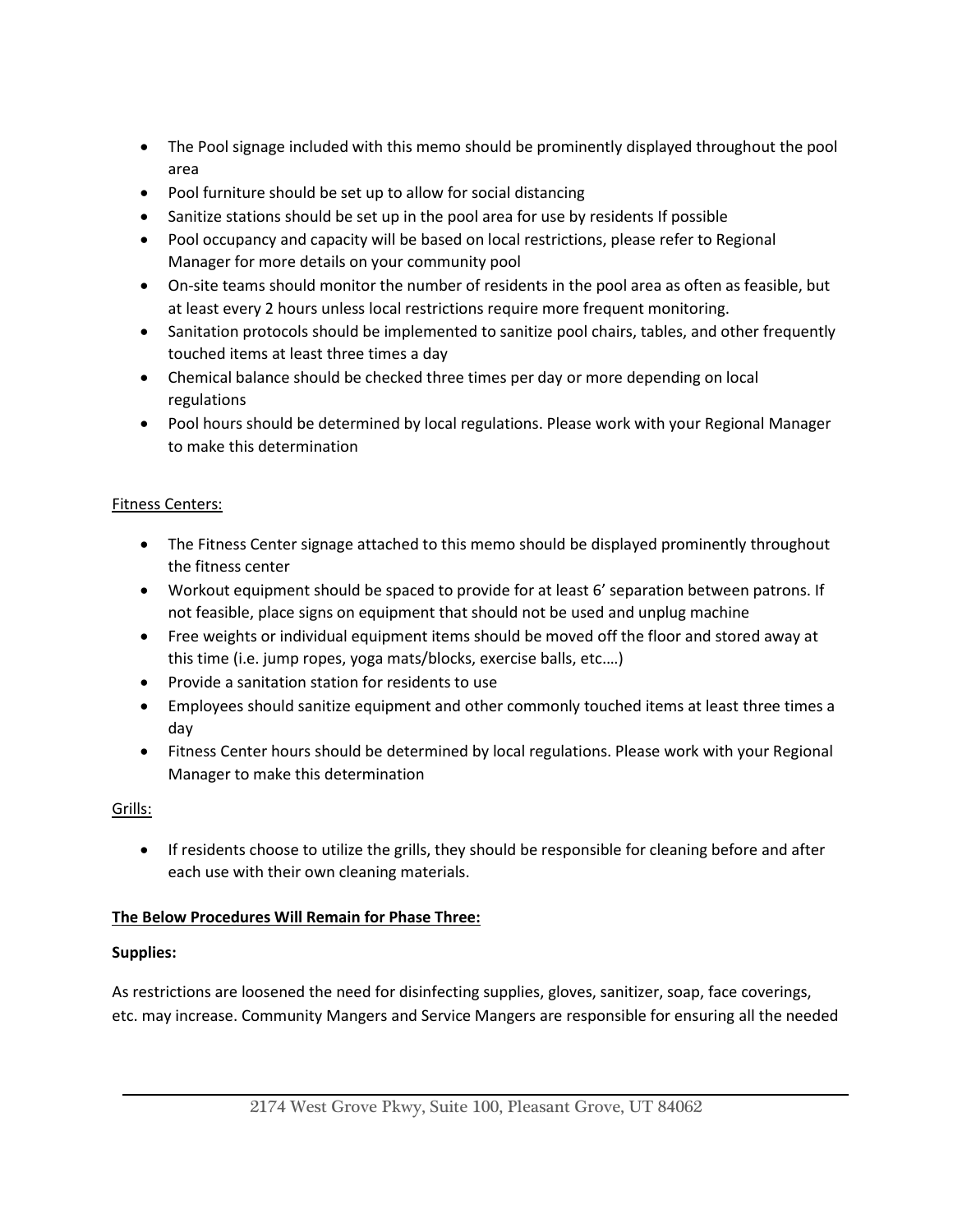supplies are procured for current and future needs. Community Mangers should work with their Regional Managers if they are not able to locate supplies.

## **General Precautions:**

- All employees should continue to practice social distancing (maintaining 6 feet distance) from co-workers, residents, vendors, etc.… This includes during staff meetings and resident meetings.
- Avoid touching your eyes, nose and mouth
- Employees who are sick should stay home
- Hands should be washed or sanitized on a regular basis, especially after touching frequently used items or surfaces
- Sneeze or cough into a tissue, or the inside of your elbow. Used tissues should be discarded immediately
- Restrict use of any shared items
- Face coverings are required when working with the public and when social distancing cannot be maintained. Local ordinances should be followed
- Disinfect commonly touched items including office equipment, tools, handles, doorknobs, etc.

## **Monitoring:**

- Employees should self-monitor for symptoms such as cough, shortness of breath, fever, chills, muscle pain, sore throat, and new loss of taste or smell. Employees should report to their manager every day prior to work if they are displaying any of these symptoms.
- Community Managers should conduct daily health checks with employees by educating employees on the above symptoms and ask if they are currently experiencing any symptoms. Daily check-ins should be conducted at the start of the shift and should be done safely and respectfully. Confidentiality should be respected.
- Community Managers should document completion of daily health checks in the "Employee Health Check Log"
- If an employee is displaying symptoms they should be sent home and can return once they have clearance from a health care provider and/or followed the [CDC recommendations.](https://www.cdc.gov/coronavirus/2019-ncov/if-you-are-sick/steps-when-sick.html)

# **Leasing Offices:**

- All leasing offices will remain open to walk-in traffic
- Residents should be encouraged to utilize online payment options, email, and phones to communicate, but are allowed to enter the office.
- New lease signings and touring of apartments, certification completion and recertification completion can be done in person, while observing social distancing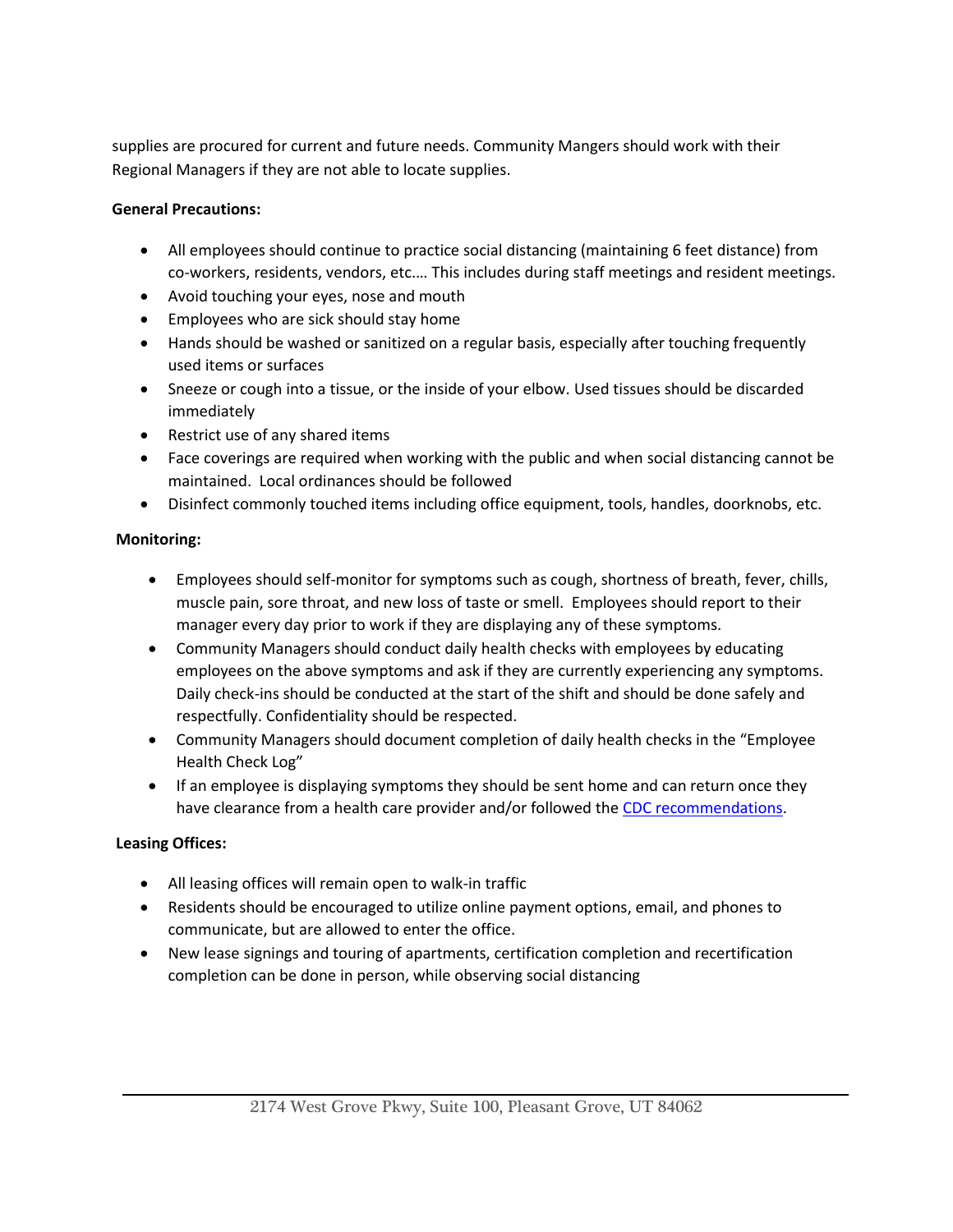- Taking social distancing into consideration, offices should set a maximum occupancy limit. Once max capacity is met, additional visitors should be asked to wait outside of the office until another person/group leaves the office.
- When giving an in person tour the below precautions should be taken:
	- o Always maintain social distancing
	- o Face coverings are required
	- o Used office areas should be sanitized after each appointment
- Staff should wear gloves when handling payments or paperwork that is being touched by others
- Staff should avoid sharing office supplies or tools, if it is necessary these objects should be disinfected after each use
- Seating arrangements should be set up to allow for social distancing
- Office areas should display markings on the floor or use signage to notify what is appropriate social distancing
- Residents should be encouraged to submit work order requests via resident portal, phone or email, but walk in requests should be accepted.
- Laundry areas should continue to be cleaned/disinfected multiple times a day during business hours. Signs should be posted advising residents that they should use caution and be disinfecting after hours.
- ALL office areas should be cleaned daily and sanitized periodically throughout the day. Commonly touched objects in the office should be sanitized at least three times a day.
- Weather permitting, office windows should be open to allow for better circulation.

# **Service Procedures:**

Before entering a unit, the below questions should be asked of the resident to assess the situation. If the answer is 'Yes" to any of these questions you may be able to use a third-party vendor to complete the work, if one is available in a reasonable amount of time **AND COST IS APPROVED** by Asset Manager in advance. Vendors should only be used in emergency situations, if a vendor is not an option, service employees will be required to perform the work. If the work order is not urgent the resident should be informed that the work order will be completed when they are feeling well.

- "Have you experienced cough, fever or shortness of breath in the past two weeks?"
- "Have you or anyone that you live with been exposed to another person diagnosed by a medical professional with COVID-19?"
- "Have you or anyone that you live with themselves been diagnosed by a medical professional with COVID-19?"
- "Have you traveled to any place considered high risk for Coronavirus in the past 14 days?"

When a service employee enters an occupied apartment to complete a work order, they should follow the below precautions: